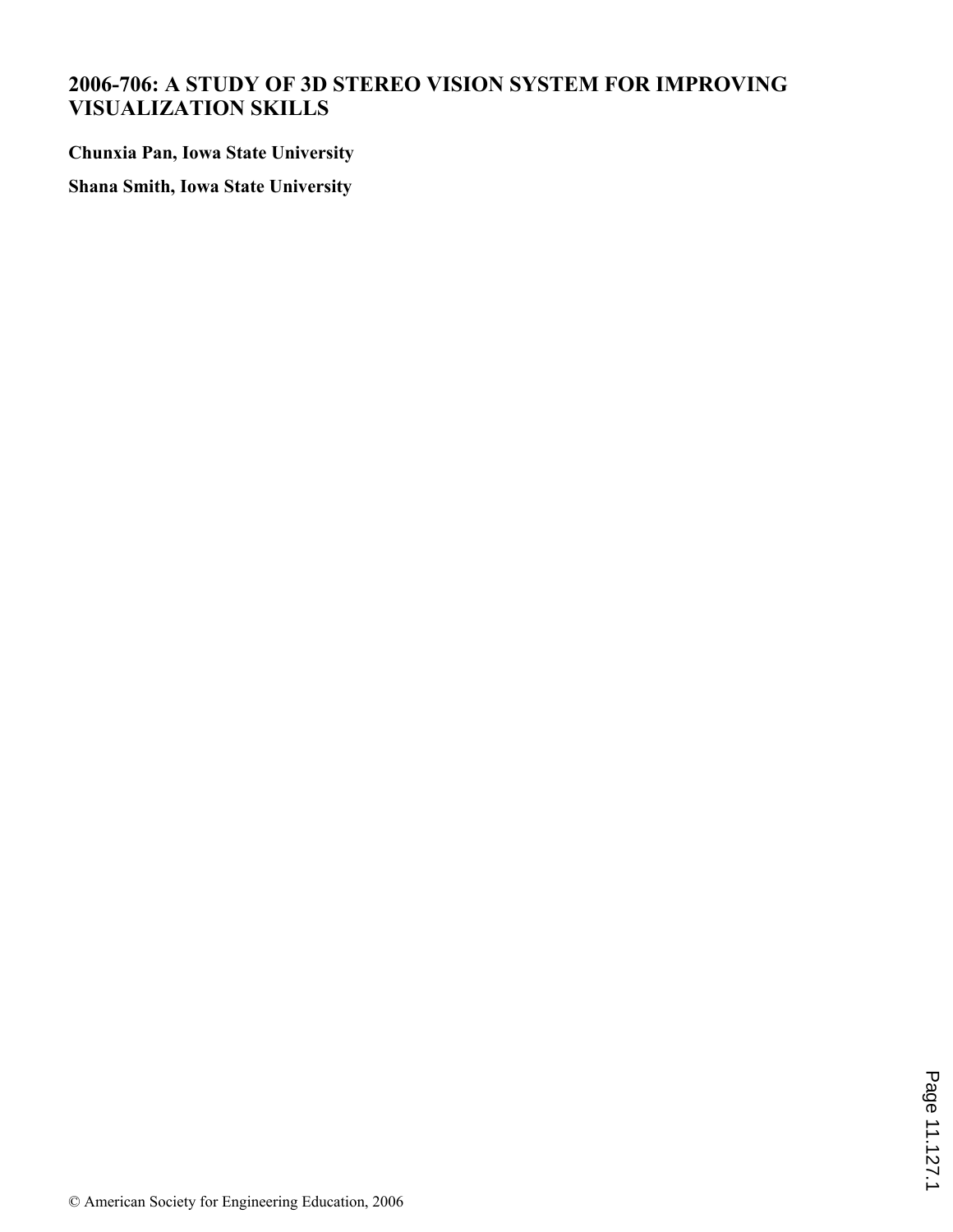# A Study of 3D Stereo Vision System Effectiveness for Improving Visualization Skills

### Abstract

This study compared the effectiveness of a Head Mounted Display (HMD) and anaglyphic glasses on students' learning of 3D designs. The two stereo display systems were used in an introductory design and graphics class. Data related to students' subjective perceptions and their objective performance were collected and analyzed. Results of the study reveal that, subjectively, students perceived the HMD to be more effective for learning of 3D designs. However, the study also found that, objectively, students' did not perform significantly better, when using the HMD.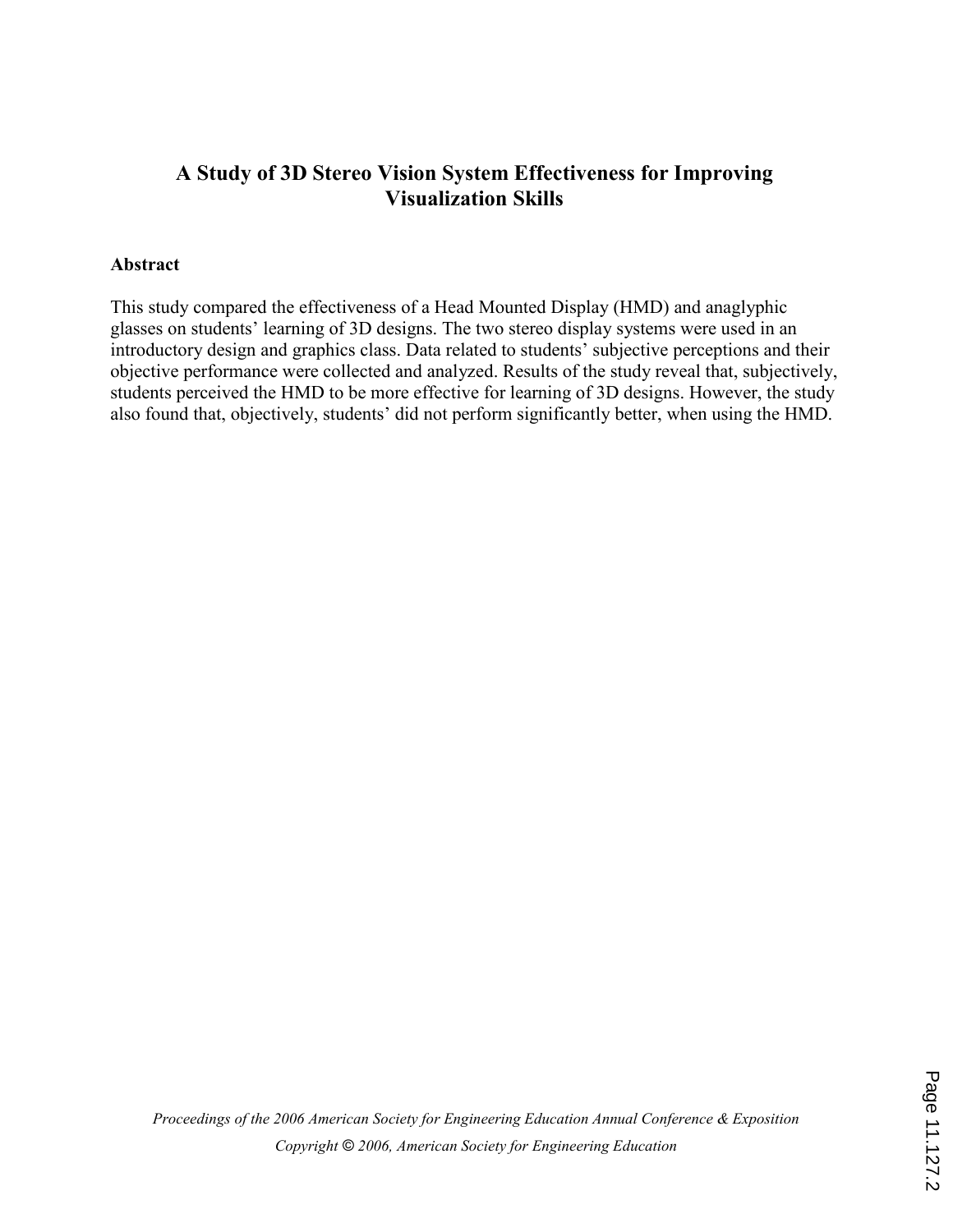### **Introduction**

Virtual reality (VR) is a highly interactive, computer-generated environment for providing users with a sense of being immersed in a real-world scene. Previous studies have shown that VR has the potential to change and improve upon traditional ways that students are taught in many fields.

Pantelidis (1997) presented several reasons for using VR in engineering education, some of which include: VR provides motivation, VR can more accurately illustrate some features than other means, VR allows extreme close-up examination of an object, and VR gives the opportunity for insights based on new perspectives. Pantelidis also provided a review of many possible applications for VR in teaching: a virtual physics lab, a virtual engineering lab, a virtual science lab, and using VR in other technical courses. However, Pantelidis did not give a concrete example of applying VR in engineering education, he also did not evaluate the effectiveness of VR when used in engineering education.

Crumpton and Harden (1997) conducted a study in which they explored possibilities for using VR in ergonomics courses, within an industrial engineering curriculum. In their study, a survey was used to collect data on students' perceptions of doing ergonomic analyses in virtual environments. Their results revealed that students' perceptions supported the belief that computer-generated virtual work environments can enrich ergonomic classes.

Mills and deAraujo (1999) used a desktop VR system for teaching higher education students the basic concept of apportioning resources subject to constraints. Compared with students who were taught in traditional ways, Mills and deAraujo found that students who were taught using a VR system did not do significantly better. However, they pointed out that there might be other differences between learning with a VR system and with traditional methods. In particular, they indicated that there might be a difference between students' concepts concerning their level of learning enjoyment, when learning with the VR system, and what they actually learned. Mills and deAraujo pointed out that further work was required to investigate possible reasons for the indicated difference. They also emphasized that students' learning preferences needed to be analyzed more closely. Finally, Mills and deAraujo indicated that an instrument was needed that could be used to evaluate the usability of a VR system, with respect to students' learning preferences.

Several additional studies have been conducted that explored applications of VR technology in education, within different fields of study. Kerridge, Kizil, and Howarth (2003) explored the application of VR technology in mining education. Their study was designed to immerse students in virtual environments while studying 3D mine design methods. Chen (2000) explored the possible impacts of VR on architectural education. Ota, Loftin, Saito, Lea, and Keller (1995) used VR, combined with fuzzy logic, in surgical education and training. Bell and Fogler (2004) applied VR in chemical engineering education. Barraclough and Guymer (1998) studied applications and benefits of using VR techniques in environmental education.

Based upon a review of previous studies related to applying VR technology in education, within many other fields of study, we are particularly interested in applying VR technology in design and graphics education. We believe that VR technology might be particularly well-suited to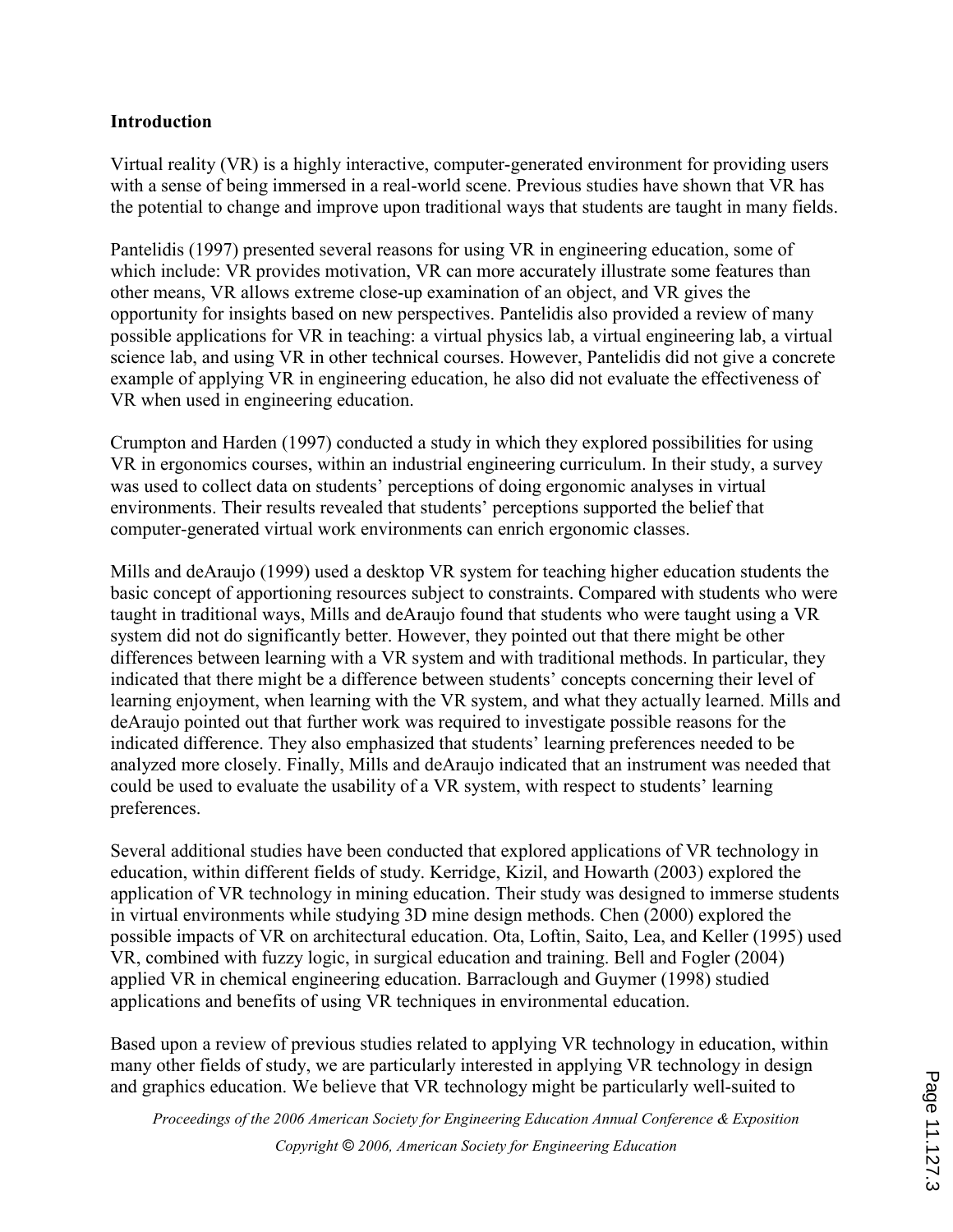design and graphics education, since VR can provide graphics-based immersive environments, while design and graphics education is an intensely visual field of study.

## Research Problem

VR technology can produce a stereo image of an object within a virtual environment, by creating depth (Z-axis) cues for the space to which the object belongs. The depth information provided in stereo images can help users perceive geometric and design features more clearly, more realistically, and more accurately than traditional 2D projection views. Therefore, stereo VR display systems can help users more fully understand design objects, when compared with conventional 2D display systems.

Currently, there are several different methods for generating a stereo view of a 3D object. The most popular stereo display methods include: anaglyphic, polarized, line interlaced, frame flipping, and sync doubling. Each stereo display method characteristically has its own strengths and weaknesses.

Both anaglyphic and polarized stereo systems are low cost systems. However, anaglyphic stereo methods cannot provide colored displays of objects, while polarized stereo methods sometimes cannot completely filter out images between the user's two eyes, resulting in some "double vision" effects. Anaglyphic stereo systems tend to be less expensive than polarized stereo systems, since anaglyphic stereo systems typically only use common computer monitors, while polarized stereo systems need two projectors and a special projection screen designed for polarized image display (Seth & Smith, 2004).

Line interlaced, frame flipping, and sync doubling stereo are all high-cost stereo technologies. They can provide high quality stereo images, with high resolution and high fidelity. The three high-cost stereo methods commonly use LCD shutter glasses or head mounted displays.

Since there are differences in cost and stereo image display quality among the different stereo display methods, the authors are interested in studying differences in effectiveness for design and graphics education, between low cost and high cost stereo display methods. In this study, we chose to study differences in effectiveness between a low-cost anaglyphic stereo system (as shown in Figure1) and a high-cost frame-flipping stereo system (as shown in Figure2).



Figure1. Anaglyphic glasses Figure2. I-glasses HMD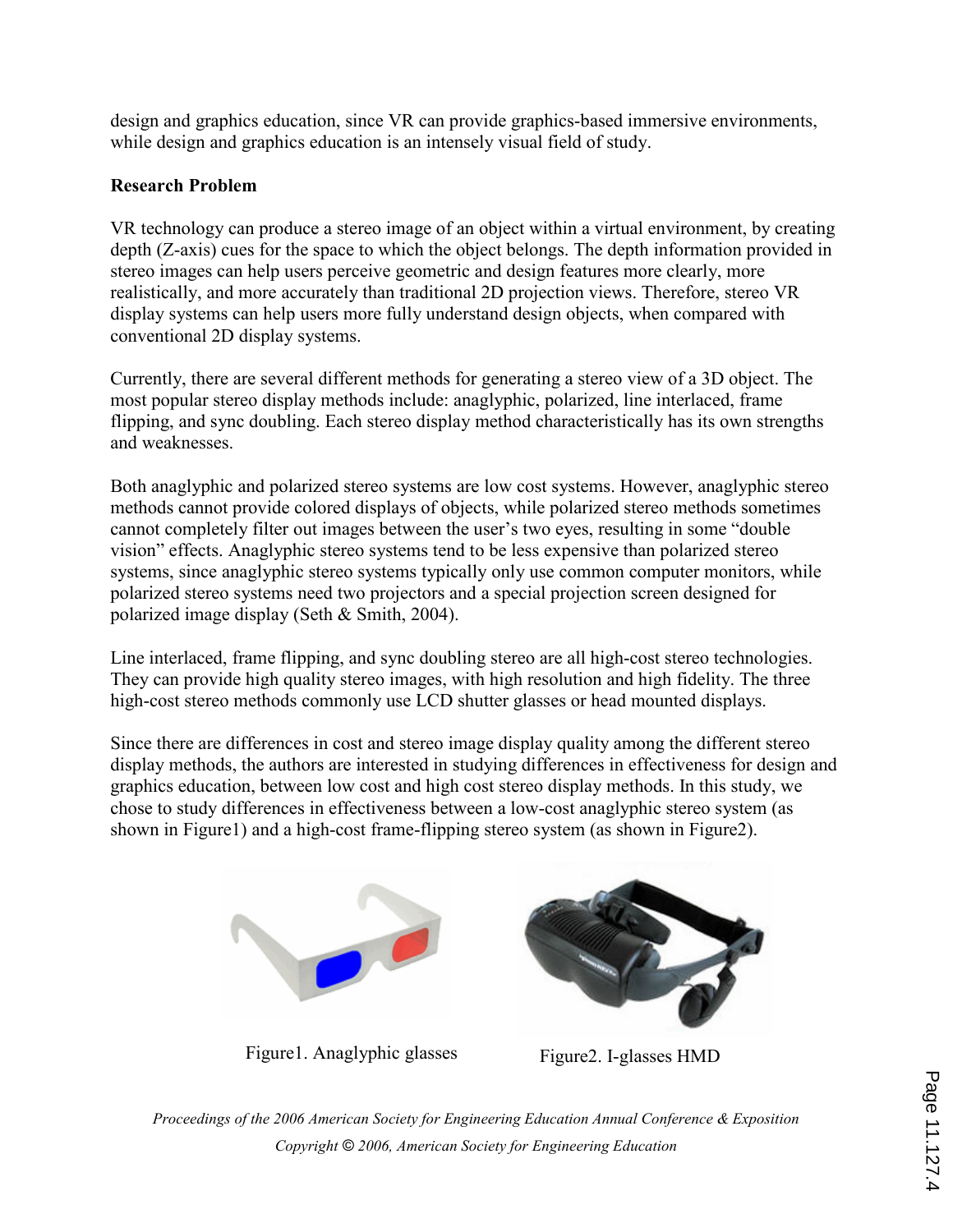An anaglyphic stereo system generates two images of a single object, a right-eye image and a left-eye image. Each image is colored with a complementary color (red/blue or red/green). To the naked eye, users can see two images on the computer screen. However, with anaglyphic glasses, the right eye can only see the right-eye image and the left eye can only see the left-eye image. As a result, the two images appear, to the user, to be a single stereoscopic grayscale image of the object.

Frame flipping stereo generates two perspective views of a single object, in the same colors as the true object. The right-eye and left-eye images of the object are presented, alternatively, at a 120 Hz frame flipping frequency. Through LCD shutter glasses or a synchronized head mounted display, each of the user's eyes sees only one image, at a 60 Hz repetition rate. Thus, the user perceives a single stereo image of the object.

In a related prior study, Volbracht, Shahrbabaki, Domik, and Fels (1996) assessed the strengths and weakness of three display methods: perspective views (not stereo), anaglyphic stereo, and polarized stereo using shutter glasses. The effectiveness of different display methods were compared by measuring accuracy and time used during performance of tasks by their study subjects. Their subjects, 81 student participants, were divided into three groups. Each group had 27 subjects, and each group completed the assigned tasks using a single different display method. After completing the assigned tasks, each subject was asked the same set of 6 questions. For each question, the number of errors made and the time used by the subject were recorded. Average number of errors and the group mean time used for each question were then compared. From their data and analysis, Volbracht et al. found that students who used either anaglyphic stereo or polarized stereo with shutter glasses performed more accurately and faster than students who used the 2D perspective display method. They also found that there was no significant performance difference between students who used the anaglyphic stereo method and students who used the polarized stereo method.

Although Volbracht et al.'s study provided quantified effectiveness measures for different display methods, they only collected data related to their subjects' objective performance, when using the different display methods. However, Mills and deAraujo (1999) determined that students' subjective perceptions of technologies used in teaching should not be ignored when comparing the effectiveness of different technologies used in education.

The research problem of this study was to determine whether there is a significant difference in the effectiveness of anaglyphic and HMD-based stereo display methods in design and graphics education. Specifically, the study intended to measure the impact of the two stereo display methods on improving 3D visualization skills and understanding of 3D designs, in design and graphics courses, by measuring both students' objective performance and subjective perceptions.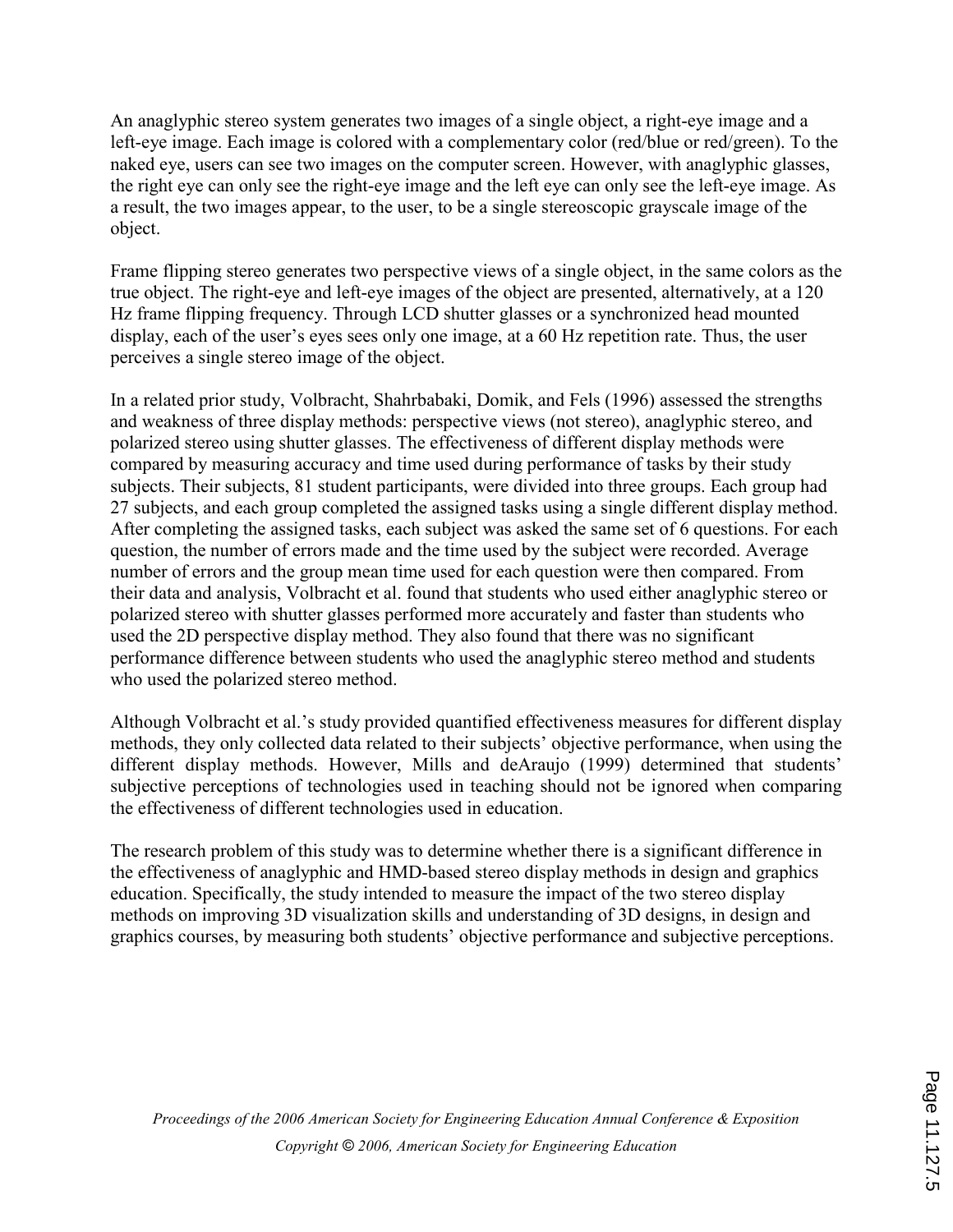| <b>Research</b>                                                                                                 | Dependent                          | <b>Hypotheses</b>                                                        |
|-----------------------------------------------------------------------------------------------------------------|------------------------------------|--------------------------------------------------------------------------|
| <b>Questions</b>                                                                                                | <b>Variables (Responses)</b>       |                                                                          |
| Question1:<br>Which system do students perceive<br>to be better in helping to visualize<br>3D designs?          | Helps to visualize 3D<br>designs   | HMD is better than<br>anaglyphic glasses.                                |
| Question2:<br>Which system do students perceive<br>to be better for helping to<br>understand 3D designs?        | Helps to understand 3D<br>designs  | HMD is better than<br>anaglyphic glasses.                                |
| Question3:<br>Which system do students think is<br>more physically comfortable?                                 | Physical comfort                   | HMD is more<br>comfortable than<br>anaglyphic glasses.                   |
| Question4:<br>Which system do students perceive<br>to be more user-friendly?                                    | User-friendly                      | HMD is more user-<br>friendly than anaglyphic<br>glasses.                |
| Question5:<br>Which system do students think<br>provides a greater sense of<br>immersion in the 3D environment? | Sense of immersion                 | HMD provides a greater<br>sense of immersion than<br>anaglyphic glasses. |
| Question6:<br>Which system do students think<br>stimulates more interest in<br>learning?                        | Amount of interest in<br>learning. | HMD stimulates more<br>interest than anaglyphic<br>glasses               |

Table 1. Research questions, variables, and hypotheses

### Research Questions, Variables, and Hypotheses

In this study, the effectiveness of using anaglyphic and HMD stereo display methods in design and graphics courses was evaluated in two ways: subjective perceptions and objective performance.

In the subjective aspect, six dependent variables (response variables), as described in Table 1, were measured. Students' perceptions of the value of a given display method, with respect to each dependent variable, were used as measurements of effectiveness. As a result, for each dependent variable, a research question was also formulated and a hypothesis was given, as shown in Table 1. In this study, for all research questions, the independent variable was the type of stereo system used.

In the objective aspect, an independent research question was formulated: which stereo display system is better at helping to visualize 3D design models and identify 2D projection views? The

Proceedings of the 2006 American Society for Engineering Education Annual Conference & Exposition

Copyright © 2006, American Society for Engineering Education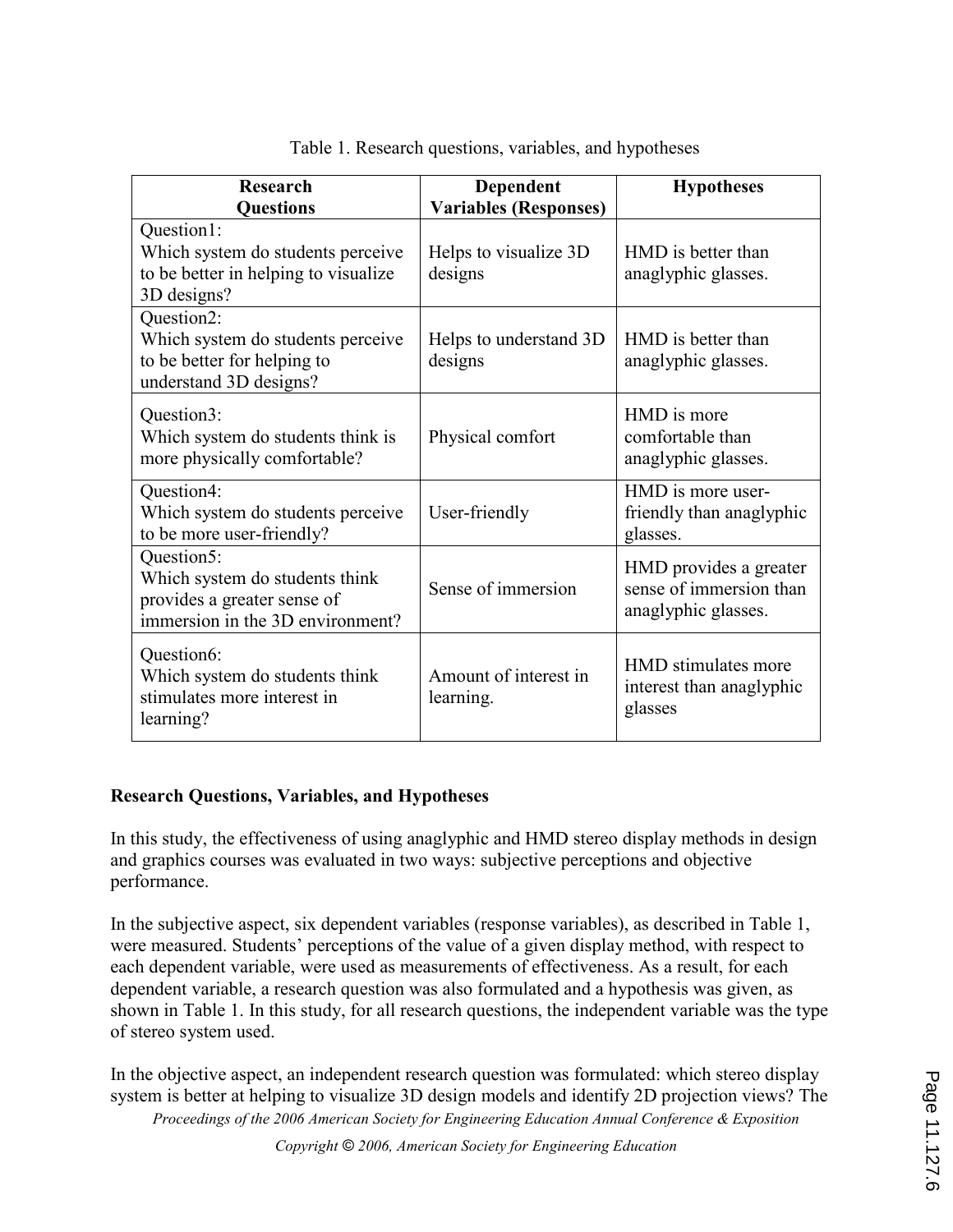dependent variable (response variable) for the given research question was: helps to visualize 3D designs and to identify 2D projection views. The independent variable for the given research question was: stereo display method. The corresponding hypothesis for the given research question was: HMD is better than anaglyphic glasses at helping to visualize 3D design models and identify 2D projection views. A set of visualization tests was used to assess students' objective performance when using the two VR systems.

### Population and Sample

The population for the study was a group of undergraduate students in mechanical engineering, industrial engineering, and industrial technology majors, who were taking an entry-level design and graphics course. All 30 students in the class participated in the study; 28 of the students were male and two were female.

## Research Design

In this study, two different types of stereo display systems (HMD & anaglyphic glasses) were used. When a student wore either an HMD or anaglyphic glasses, he or she could see a stereo view of a 3D design model, which was generated by a desktop computer. Both systems allowed the study subjects to manipulate the stereo 3D objects, so they could see the displayed object clearly from different perspectives. The purpose of the study was to compare the effectiveness of the two stereo display systems for enhancing students' learning of 3D designs.

In the study, the effectiveness of the stereo display systems was evaluated based on both objective and subjective data. The objective data were derived from a designed experiment using a set of four tests. The subjective data were derived from students' perceptions about the two systems' effectiveness.

In the designed experiment, a blocked design was used, with each student defined to be a block. Each student was asked to use each system twice, in a randomly assigned order. For each use, the given subject was randomly assigned one of four tests to complete. Thus, the design included replication for each treatment within each block. As a result, the experiment was designed to be able to detect significant differences between systems, even if there was interaction between blocks (students) and treatments (systems).

For the given blocked design, the number of blocks (students) was 30, and the number of treatments (display systems) was 2. The number of replications for each treatment within each block was 2. Thus, sample size for each treatment was 60. With an experiment-wise  $\alpha$  error rate of 5% and experiment-wise β error rate of 10%, the difference size to be detected ( $\Delta/\sigma$ ) was less than 0.6, according to Nelson (1985). As a result, the given designed experiment could detect small difference between treatments.

In this study, since the difficulty of the four tests was equivalent, effects for tests were not considered. The effect to be studied was the effect of different display systems. For each replication, a student used a randomly assigned display system to finish a randomly assigned test.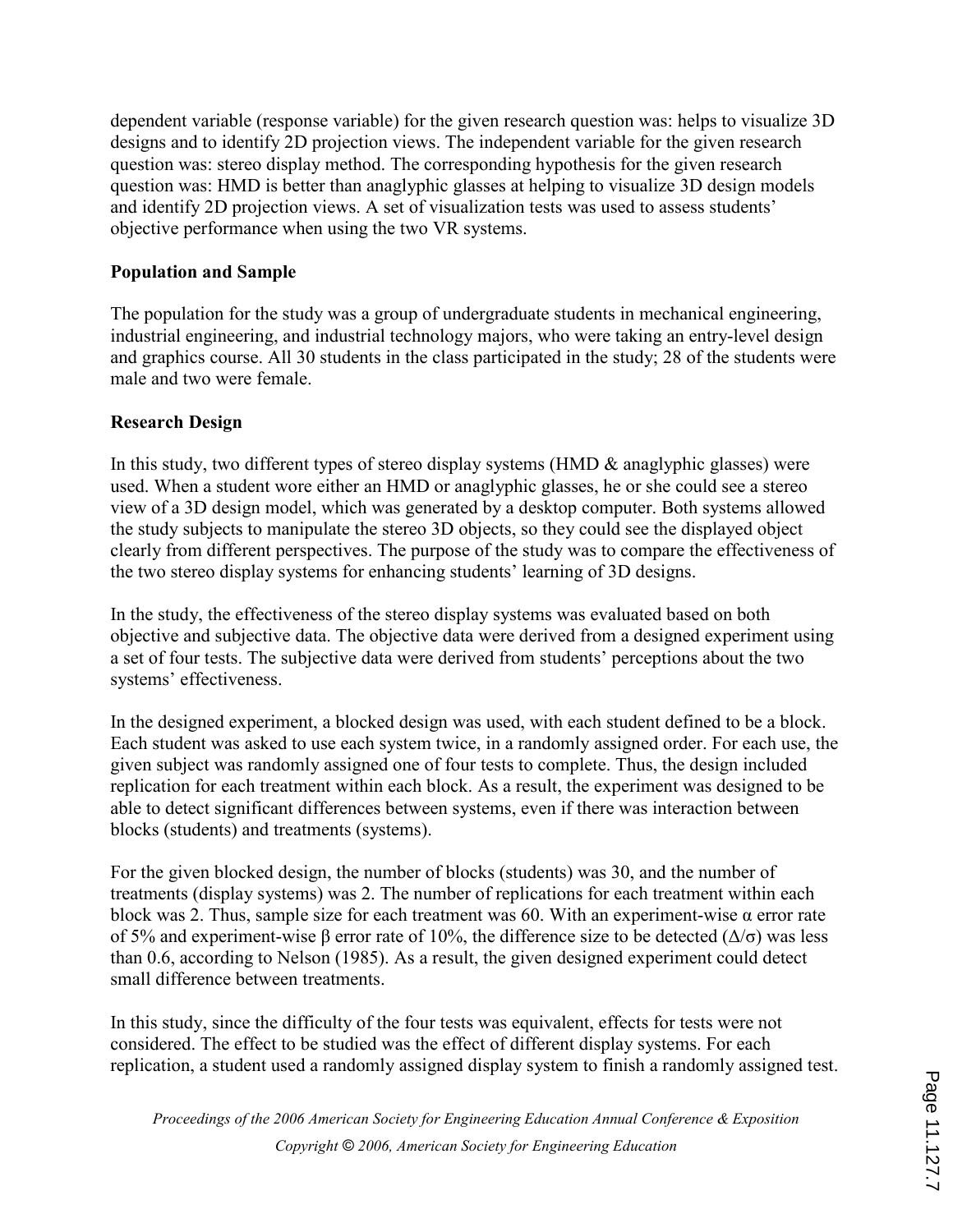For each replication, the subject's score on the given test was recorded. As a result, for each student, two HMD system scores and two anaglyphic system scores were recorded.

During objective testing, the time students used to complete a test could have acted as a confounding factor. Thus, to eliminate the potential confounding factor, every subject was given 15 seconds to complete each assigned test.

After subjects completed the objective tests, the subjective data were collected. A survey was given to each subject and each subject was given one week to complete the survey. After all the surveys were returned, the subjective data, for the two display systems, was analyzed and compared.

## Objective Tests

Students' objective performance, when using the two VR systems, was measured by their ability to visualize 3D models and identify their corresponding 2D projection views. The measurement instrument used was a set of quantitative tests. Each student took four equivalent tests, with respect to difficulty or skill level required (two for each VR system). Each test was composed of two problems. Full score, for any of the tests, was 20 points, 10 for each problem. In each test, the student was asked to view and manipulate two 3D stereo models on a computer screen (as shown in Figure 3) or on the display screen of the HMD (as shown in Figure 4).

## Analysis of Objective Data

 In an initial analysis, all known effects, including student, system, and the interaction between student and system, were considered. Analysis results for the effects of each factor are shown in Figure 6.



Figure 3. Anaglyphic glasses in use Figure 4. HMD in use

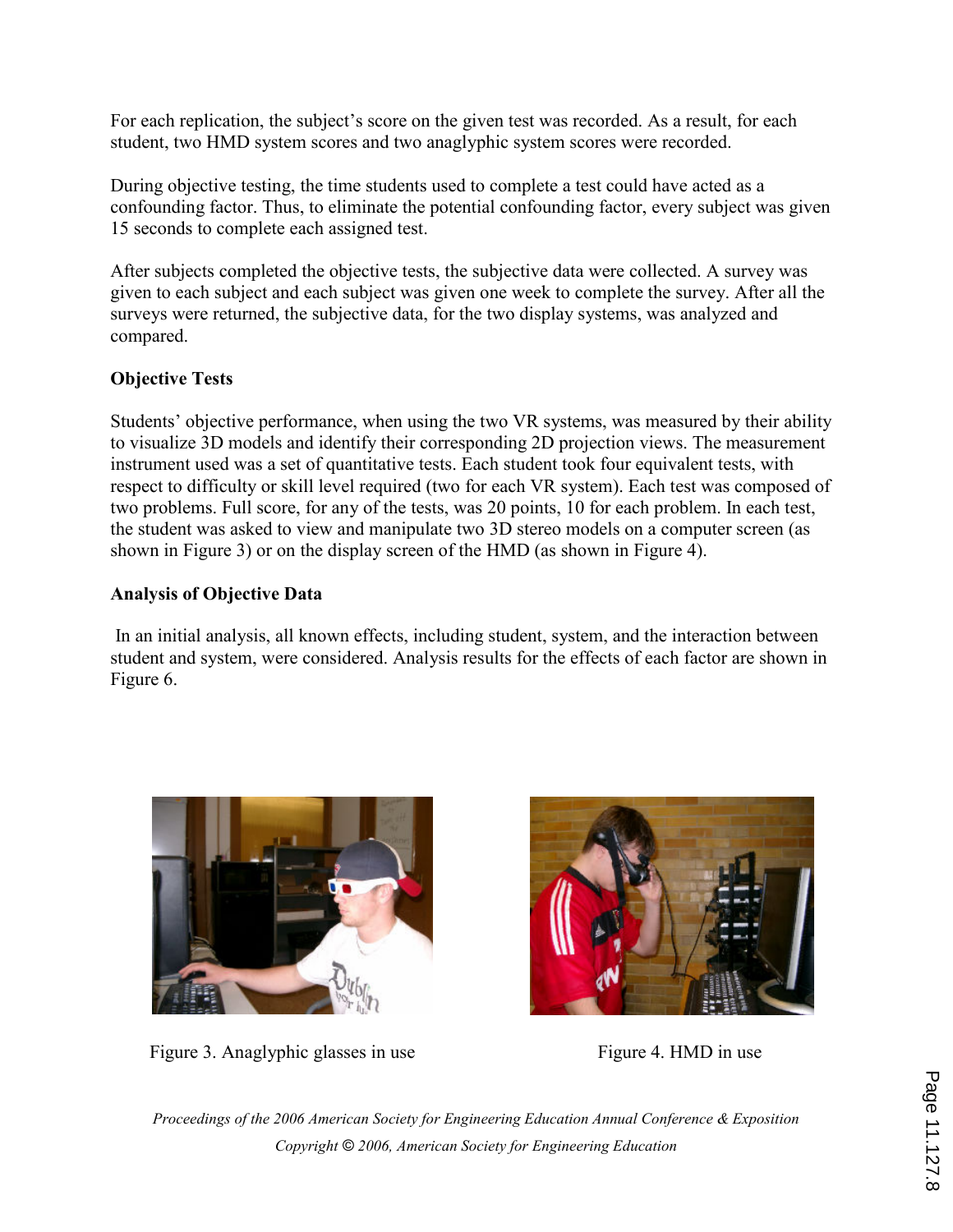



(a). Problem 1 (b). Problem 2



(c). The multiple choice question for Problem 1



(d). The multiple choice question for Problem 2

Figure 5. The two problems in Test 1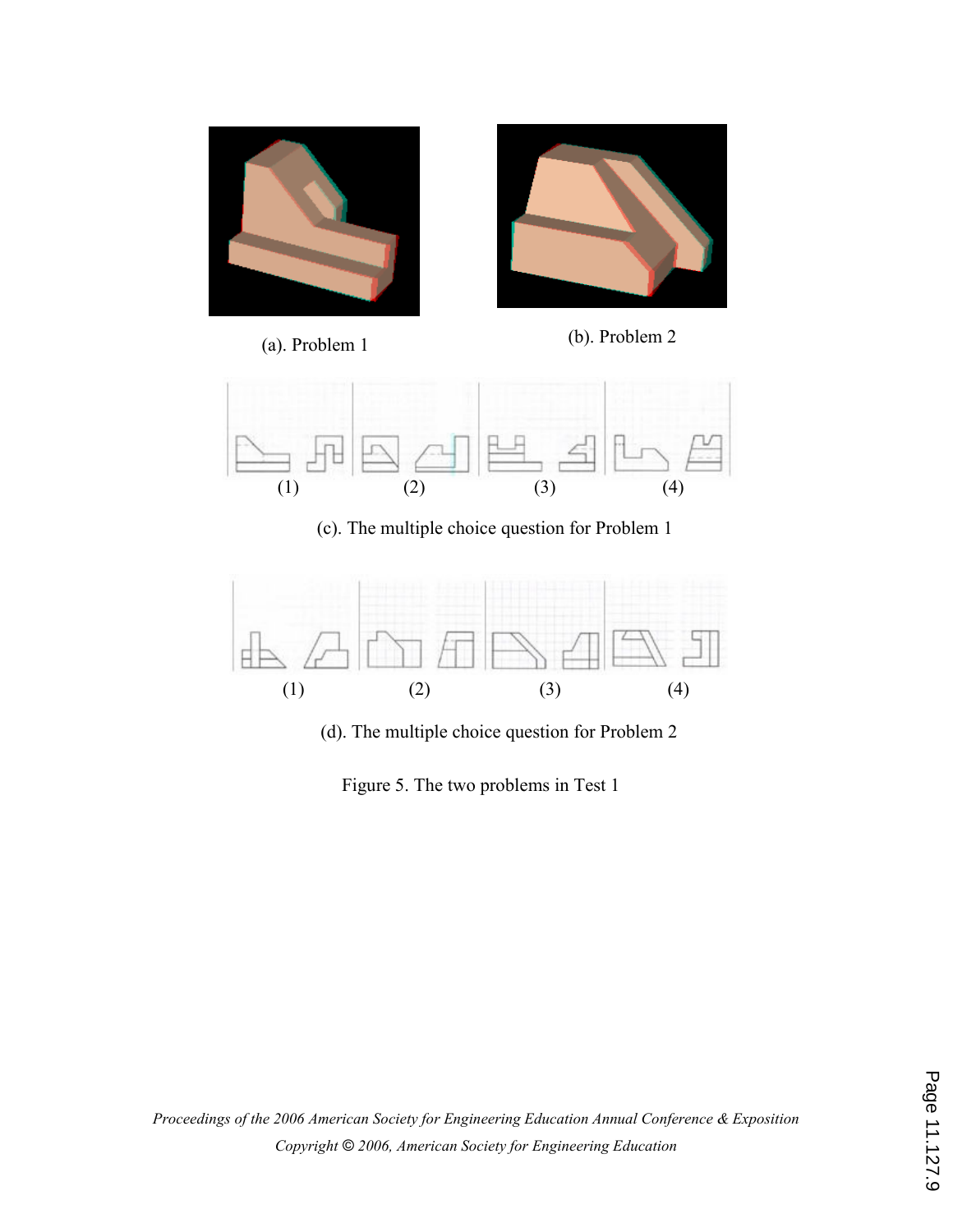| <b>Effect Tests</b> |  |  |
|---------------------|--|--|
|                     |  |  |

| Source         | Nparm |     | DF Sum of Squares | F Ratio | Prob > F |
|----------------|-------|-----|-------------------|---------|----------|
| Student        | 29    | 29. | 804.16667         | 0.8116  | 0.7268   |
| Svstern        | 1     | -1. | 40.83333          | 1.1951  | 0.2787   |
| Student*System | 29    | 29. | 384.16667         | 0.3877  | 0.9967   |

Figure 6. Effect test for each known factor

| <b>Effect Tests</b> |       |     |                   |         |          |  |  |  |
|---------------------|-------|-----|-------------------|---------|----------|--|--|--|
| Source              | Nparm |     | DF Sum of Squares | F Ratio | Prob > F |  |  |  |
| Student             | 29    | 29. | 804.16667         | 1.0139  | 0.4614   |  |  |  |
| System              |       |     | 40.83333          | 1.4930  | 0.2250   |  |  |  |

Figure 7. Effect test for each known factor in the refined analysis

| Level        |   | Least Sq Mean                                                    |  |
|--------------|---|------------------------------------------------------------------|--|
| Anaglyphic A |   | 17.666667                                                        |  |
| <b>HMD</b>   | д | 16.500000                                                        |  |
|              |   | Levels not connected by same letter are significantly different. |  |

Figure 8. LSMeans Difference Student's t

The student was then asked to select the correct projection view for the displayed 3D models. Figure 5 shows the 3D models and the sets of associated projection views from Test 1. For the four tests, the level of difficulty associated with identifying the correct projection views for the displayed 3D models was equivalent.

The initial effect test results indicated that the effect of display systems on students' test scores was not statistically significant. At the same time, the results indicated that the interaction between student and system did not have a significant effect on test scores. Thus, the analysis was refined, by removing the interaction item. Results for the refined analysis are shown in Figure 7.

At a 95% significance level, the effect tests for each factor in the refined analysis also revealed that there was no statistically significant difference in student's objective performance (mean test scores), when using the two stereo display systems, since the *p*-value for system was much greater than 0.05.

The investigators found that the mean performance score when using anaglyphic glasses (17.67) was a little higher than the mean score when using a HMD (16.50). However, using LSMeans Difference Student's t to compare mean scores for the two display systems also showed that the difference in mean scores when using anaglyphic glasses and a HMD was not statistically significant, as shown in Figure 8.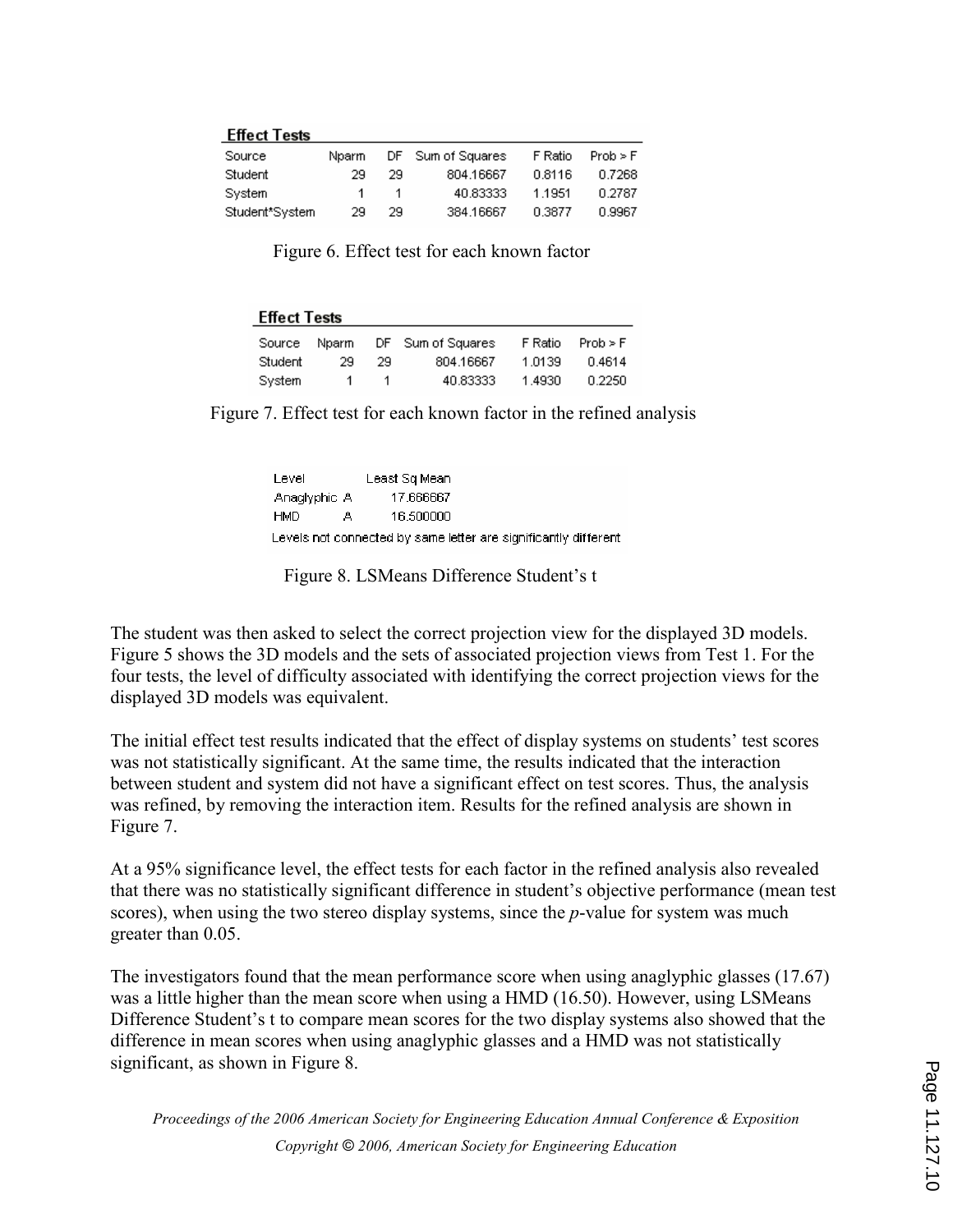Analysis of the objective test data indicated that there was no significant difference in students' objective performance when using either of the two stereo display systems. Therefore, the investigators rejected the hypothesis for the objective research question that the HMD would help students visualize 3D models and identify 2D projection views better than the anaglyphic system.

## Survey Instrument

The survey instrument used in the study included 21 questions. The first 5 questions were designed to collect demographic information of the sample. The next 15 questions were related to the research questions. The last question was an open-ended question used to collect subjective information concerning possible reasons for students' preferences for either of the two stereo systems. A four-point Likert scale was used to rate the extent to which the subjects agreed or disagreed with descriptions of using a HMD or anaglyphic glasses.

## Analysis of Subjective Data

To complete the study, 30 surveys were sent out; 27 of them were returned (90% return rate). Among all respondents, 92.6% were male and 7.4% were female. 29.6% of respondents were freshman, 33.3% were sophomores, 25.9% were juniors, and 11.1% were seniors. 7.4% students were majoring in industrial engineering, 74.1% in industrial technology, and 18.5% in other majors. 70.4% of respondents had not taken any technical graphics courses, before they took the Introduction to Design course in which the study was conducted, and 74.1% had no previous experience with any VR systems, before they used the HMD and anaglyphic glasses in the class. Demographic information collected for the respondents indicated that the sample could be used to represent the population considered in the study.

For the four-point Likert scale (continuous) variables, paired samples t-tests (as shown in Figure 9) were used to determine if there were significant differences between the response means, for the stereo display systems. For nominal (categorical) variables, frequency statistics (as shown in Figure 10) were utilized.

For the paired samples *t*-tests, since  $1 =$  strongly agree and  $4 =$  strongly disagree, lower mean values indicated better perceptions concerning the given system. The paired samples t-test results showed that students perceived that the HMD was significantly better for enhancing 3D visualization skills; the mean value for the HMD was significantly less than the mean value for the anaglyphic glasses, and the associated  $p$ -value was less than 0.05. The paired samples  $t$ -test results also showed that students perceived that the HMD was significantly better than anaglyphic glasses for improving students' ability to identify projection views of 3D designs; the mean value for the HMD was significantly less than the mean value for the anaglyphic glasses, and the associated  $p$ -value was less than 0.05. Both survey items, "helps to enhance 3D visualization skills" and "helps improve ability to identify projection views", were used to measure survey item "helps to visualize 3D designs". Therefore, students perceived that the HMD was significantly better than anaglyphic glasses for helping to visualize 3D designs. Therefore, the hypothesis for the first subjective research question was confirmed.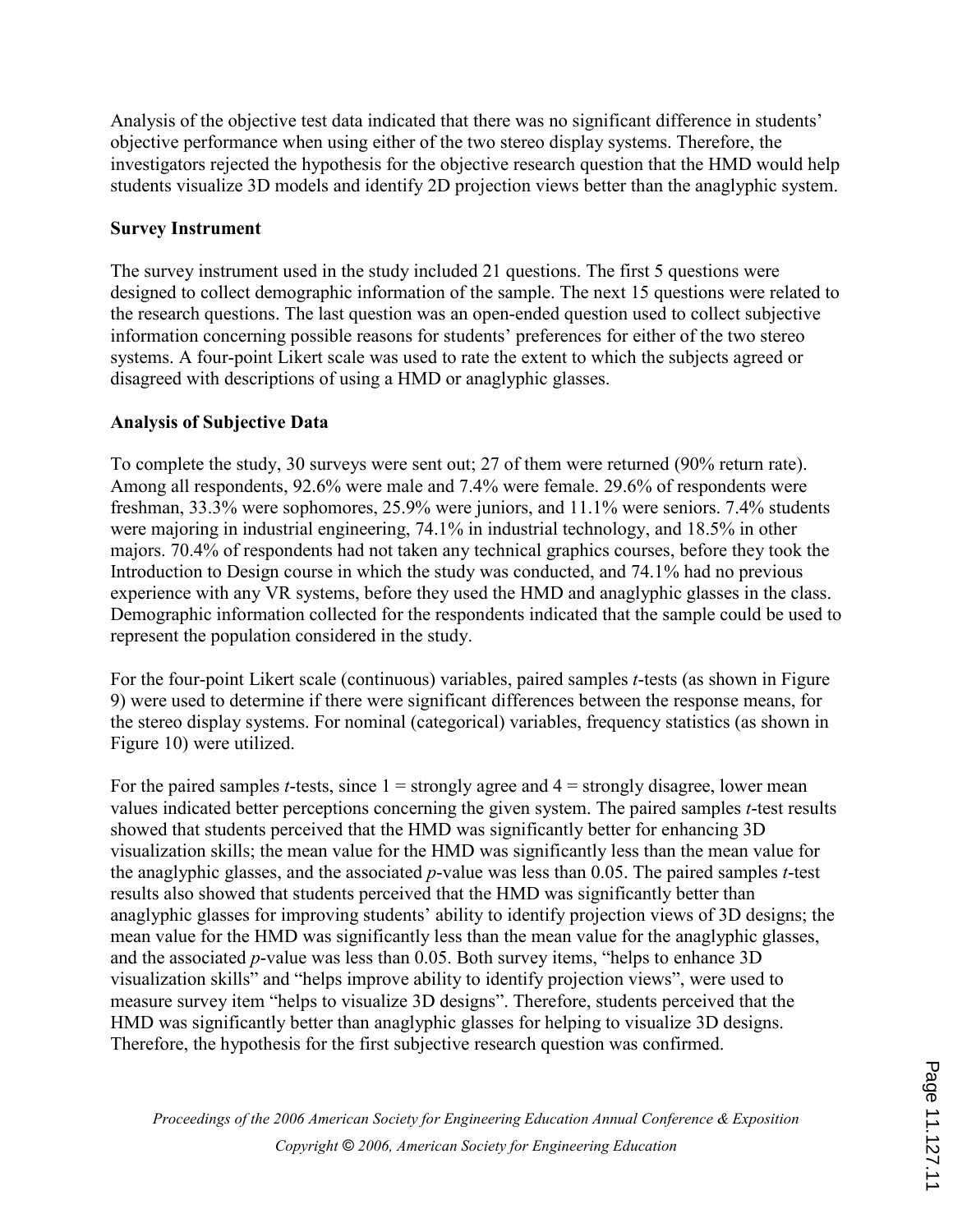|           |                                                                                                                                                                            | <b>Paired Differences</b> |                |            |                                                 |         |          |    |                 |
|-----------|----------------------------------------------------------------------------------------------------------------------------------------------------------------------------|---------------------------|----------------|------------|-------------------------------------------------|---------|----------|----|-----------------|
|           |                                                                                                                                                                            |                           |                | Std. Error | 95% Confidence<br>Interval of the<br>Difference |         |          |    |                 |
|           |                                                                                                                                                                            | Mean                      | Std. Deviation | Mean       | Lower                                           | Upper   | t        | df | Sig. (2-tailed) |
| Pair      | HMD helped enhance my<br>3D visualization skills -<br>Anaglyphic glasses<br>helped enhance my 3D<br>visualization skills                                                   | $-148$                    | .362           | .070       | $-.291$                                         | $-.005$ | $-2.126$ | 26 | .043            |
| Pair<br>2 | HMD improved my ability<br>to understand 3D<br>designs - Anaglyphic<br>glasses improved my<br>ability to understand 3D<br>designs                                          | $-269$                    | .452           | .089       | $-452$                                          | $-.087$ | $-3.035$ | 25 | .006            |
| Pair<br>3 | HMD improved my ability<br>to identify projection<br>views for 3D designs -<br>Anaglyphic glasses<br>improved my ability to<br>identify projection views<br>for 3D designs | $-259$                    | .447           | .086       | $-.436$                                         | $-.083$ | $-3.017$ | 26 | .006            |
| Pair<br>4 | HMD makes my eyes<br>uncomfortable -<br>Anaglyphic glasses<br>makes my eyes<br>uncomfortable                                                                               | .407                      | .888           | .171       | .056                                            | .759    | 2.383    | 26 | .025            |

#### Paired Samples Test

Figure 9. Paired samples t-tests for continuous variables

Paired samples t-test results indicated that the HMD was significantly better than the anaglyphic glasses for improving students' ability to understand 3D designs. Frequency statistics also showed that 85.2% of the respondents perceived that the HMD was better for helping to understand projection views of 3D models. As a result, the hypothesis for the second subjective research question was confirmed.

Paired samples t-test results indicated that the HMD was significantly more comfortable for users' eyes than anaglyphic glasses. In addition, frequency statistics showed that 70.4% of respondents thought that the HMD was more physically comfortable than the anaglyphic glasses. Therefore, the hypothesis for the third subjective research question was also confirmed. Hypotheses for the remaining subjective research questions were all accepted, based upon the corresponding frequency statistics results.

### **Discussion**

Since hypotheses for all of the subjective research questions were confirmed, the research study results indicate that students perceived that the HMD was more effective for design and graphics education than anaglyphic glasses. Since the research hypothesis for the objective research question was rejected, the research study results indicate that there was actually no statistically significant difference in students' objective performance when using the two stereo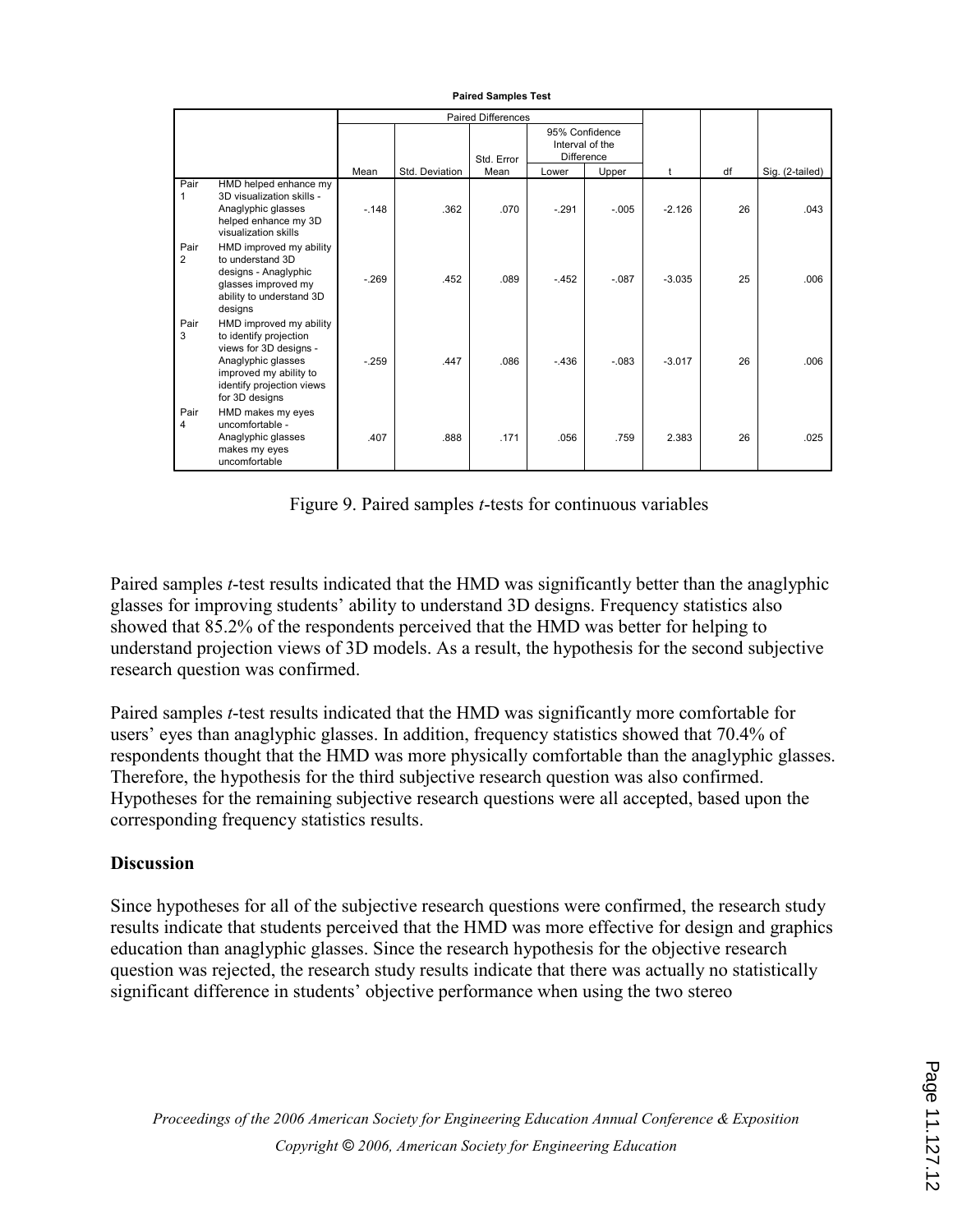#### Which system is better in enhancing your 3D visualization skills?

|       |            |           |         |                      | Cumulative |
|-------|------------|-----------|---------|----------------------|------------|
|       |            | Frequency | Percent | <b>Valid Percent</b> | Percent    |
| Valid | HMD        | 24        | 88.9    | 88.9                 | 88.9       |
|       | Anaglyphic | 2         | 11.1    | 11.1                 | 100.0      |
|       | Total      | 27        | 100.0   | 100.0                |            |

#### Which system is better in helping you understand projection views of 3D models?

|         |            | Frequency | Percent | Valid Percent | Cumulative<br>Percent |
|---------|------------|-----------|---------|---------------|-----------------------|
|         |            |           |         |               |                       |
| Valid   | <b>HMD</b> | 23        | 85.2    | 92.0          | 92.0                  |
|         | Anaglyphic | 2         | 7.4     | 8.0           | 100.0                 |
|         | Total      | 25        | 92.6    | 100.0         |                       |
| Missing | System     | 2         | 7.4     |               |                       |
| Total   |            | 27        | 100.0   |               |                       |

#### With which system do you feel more physically comfortable?

|       |            | Frequency | Percent | Valid Percent | Cumulative<br>Percent |
|-------|------------|-----------|---------|---------------|-----------------------|
| Valid | HMD        | 19        | 70.4    | 70.4          | 70.4                  |
|       | Anaglyphic | 8         | 29.6    | 29.6          | 100.0                 |
|       | Total      | 27        | 100.0   | 100.0         |                       |

#### Which system is more user-friendly to you?

|         |            |           |         |               | Cumulative |
|---------|------------|-----------|---------|---------------|------------|
|         |            | Frequency | Percent | Valid Percent | Percent    |
| Valid   | <b>HMD</b> | 16        | 59.3    | 61.5          | 61.5       |
|         | Anaglyphic | 10        | 37.0    | 38.5          | 100.0      |
|         | Total      | 26        | 96.3    | 100.0         |            |
| Missing | System     |           | 3.7     |               |            |
| Total   |            | 27        | 100.0   |               |            |

#### Which system gives you a greater sense of immersion in 3D environment?

|       |            |           |         |                      | Cumulative |
|-------|------------|-----------|---------|----------------------|------------|
|       |            | Frequency | Percent | <b>Valid Percent</b> | Percent    |
| Valid | HMD        | 26        | 96.3    | 96.3                 | 96.3       |
|       | Anaglyphic |           | 3.7     | 3.7                  | 100.0      |
|       | Total      | 27        | 100.0   | 100.0                |            |

#### Which system do you prefer in future 3D designs learning?

|       |            | Frequency | Percent | <b>Valid Percent</b> | Cumulative<br>Percent |
|-------|------------|-----------|---------|----------------------|-----------------------|
| Valid | HMD        | 23        | 85.2    | 85.2                 | 85.2                  |
|       | Anaglyphic | 4         | 14.8    | 14.8                 | 100.0                 |
|       | Total      | 27        | 100.0   | 100.0                |                       |

#### Which system stimulates more of your interest in learning 3D designs?

|       |            | Frequency | Percent | <b>Valid Percent</b> | Cumulative<br>Percent |
|-------|------------|-----------|---------|----------------------|-----------------------|
| Valid | HMD        | 24        | 88.9    | 88.9                 | 88.9                  |
|       | Anaglyphic | ີ         | 11.1    | 11.1                 | 100.0                 |
|       | Total      | 27        | 100.0   | 100.0                |                       |

Figure 10. Frequency statistics for nominal variables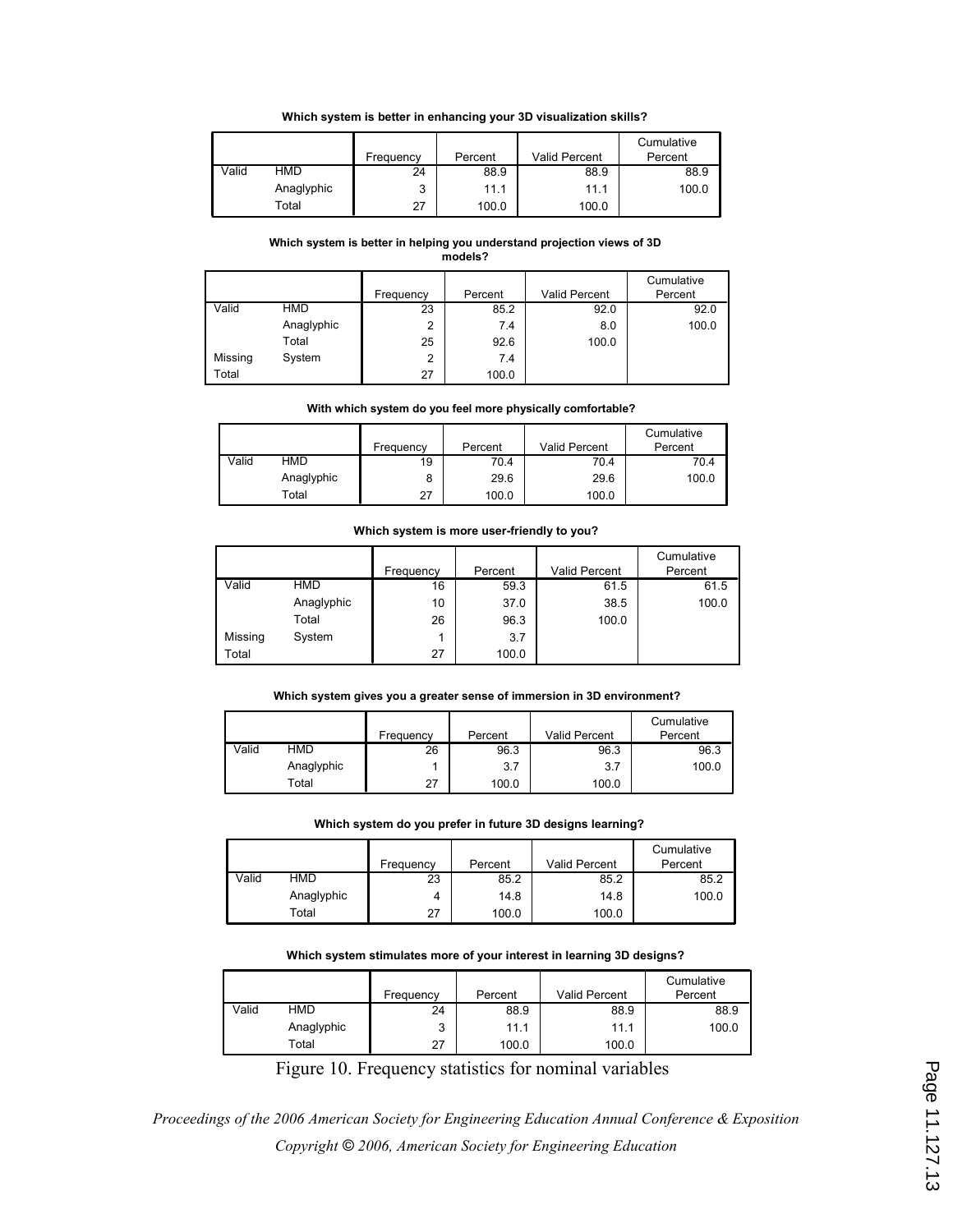display systems. In other words, with respect to impact on objective performance, the results indicate that there is no difference between the two stereo display systems for use in the design and graphics courses.

The inconsistency between objective test results and subjective survey results indicates that there is a gap between students' subjective preference and their actual objective learning ability, when using the two systems. Since there was a significant difference in students' subjective preference between the two stereo display systems, further study is needed to investigate whether students' preference for a particular educational technology might affect their actual long-term learning gains. If students' preference for a particular educational technology does have an effect on their actual long-term learning gains, then the HMD would be a better choice, based upon study findings. If students' preference for a particular educational technology does not have an effect on their actual long-term learning gains, then, when cost is more important than student satisfaction, educators could use the lower-cost anaglyphic system to reduce cost without sacrificing objective learning gains.

The sample used in this study was a convenience sample, rather than a random sample. The sample or sampling method could have affected the results; plausible extraneous variables might include, for example, gender of the respondents. Among the respondents, 92.6% were male and 7.4% were female. The HMD could display colorful stereo images, while the anaglyphic glasses could only provide grayscale stereo images. If gender of the users had an impact on sensitivity to color of the displayed images, gender may have been a confounding factor in interpreting the results.

The population of this study was undergraduate students in mechanical engineering, industrial engineering, and industrial technology majors. In the convenience sample, the percentages of students in mechanical engineering and in industrial engineering majors were much lower than the percentage of students in the industrial technology major. Thus, in future studies, the percentages of students from each of the three majors should be equivalent or nearly equivalent.

### **References**

Barraclough, A. & Guymer, I. (1998). Virtual reality - a role in environmental engineering education? Water Science and Technology, 38(11), 303-310.

Bell, J. & Fogler, S. (2004). The Application of Virtual Reality to (Chemical Engineering) Education. IEEE Virtual Reality 2004, 217-218.

Chen, X. (2000). Impact of virtual reality to architectural education. Xinjianzhu/New Architecture, 70, 67- 68.

Crumpton, L. & Harden, E. (1997). Using virtual reality as a tool to enhance classroom instruction. Computers & Industrial Engineering, 33(1-2), 217-220.

Mills, S. & deAraujo, M. (1999). Learning through virtual reality: a preliminary investigation. Interacting with Computers, 11(4), 453-462.

Nelson, L. S. (1985). Sample size tables for analysis of variance. Journal of Quality Technology, 17(3), 167-169.

Pantelidis, V. (1997). Virtual reality and engineering education. Computer Applications in Engineering Education, 5(1), 3-12.

Seth, A., & Smith, S. S-F. (Fall 2004). PC-based virtual reality for CAD model viewing. The Journal of Technology Studies, 30(4), 32-37.

Proceedings of the 2006 American Society for Engineering Education Annual Conference & Exposition

Copyright © 2006, American Society for Engineering Education